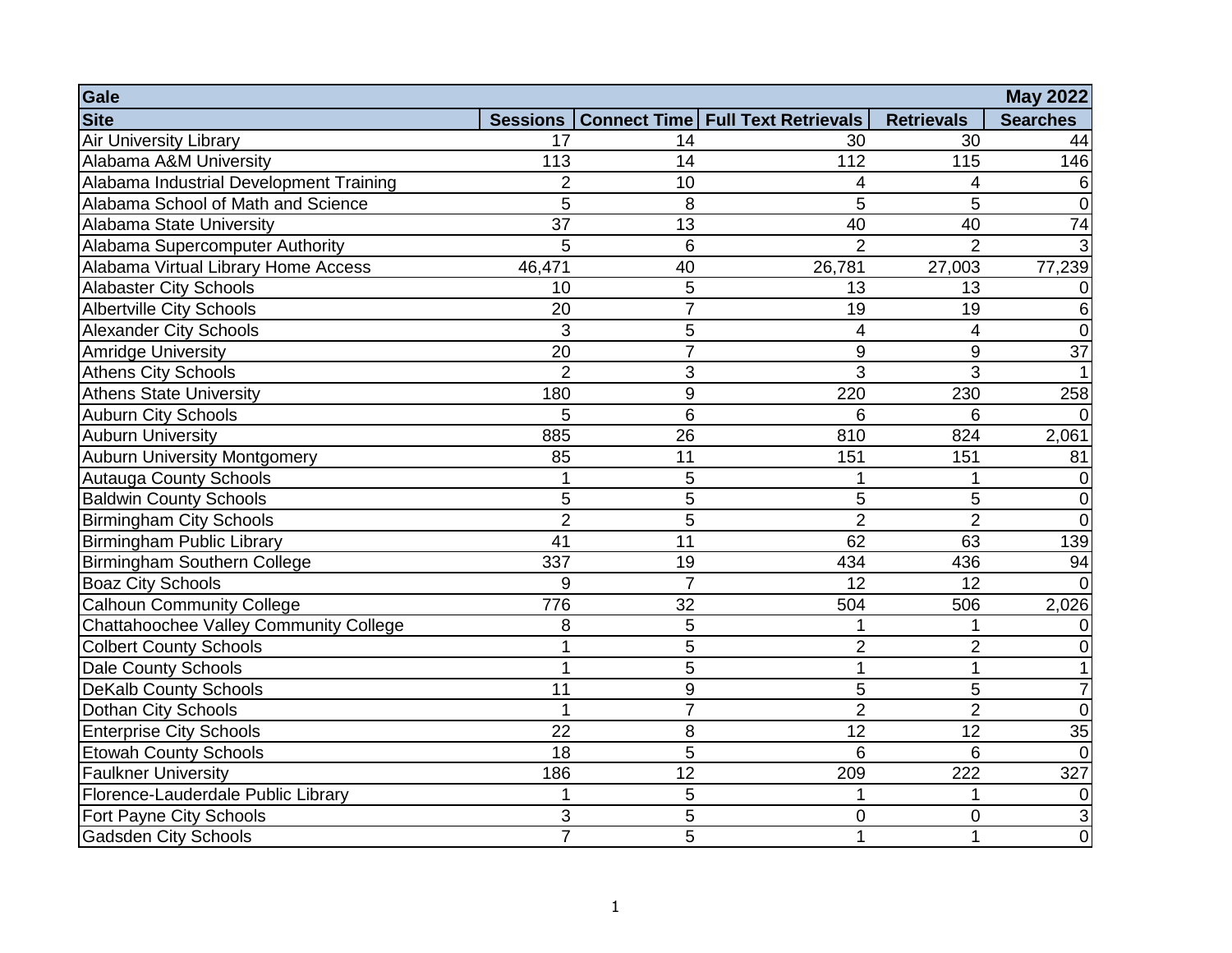| <b>Site</b>                            |                 |                | Sessions   Connect Time   Full Text Retrievals | <b>Retrievals</b> | <b>Searches</b> |
|----------------------------------------|-----------------|----------------|------------------------------------------------|-------------------|-----------------|
| <b>Gadsden State Community College</b> | 19              | 13             |                                                | 4                 | 20              |
| <b>Hartselle City Schools</b>          | 9               | 5              | 9                                              | 9                 | $\Omega$        |
| Helen Keller Public Library            | 3               | 18             | 9                                              | 9                 |                 |
| <b>Hoover City Schools</b>             | 12              | $\overline{7}$ | 12                                             | 12                |                 |
| <b>Houston County Schools</b>          |                 | 5              |                                                | $\mathbf 1$       | $\Omega$        |
| Huntingdon College                     | 38              |                | 5                                              | 5                 | $\overline{38}$ |
| Jacksonville State University          | 1,170           | 18             | 482                                            | 490               | 1,795           |
| <b>Jasper City Schools</b>             |                 | 5              |                                                |                   | $\Omega$        |
| Jefferson County Library Coop.         | 39              | 10             | 59                                             | 59                | 53              |
| Jefferson County Schools               | $\overline{2}$  | 5              | $\overline{2}$                                 | $\overline{2}$    | $\overline{0}$  |
| Jefferson Davis Community College      | $\overline{2}$  | 9              | $\overline{0}$                                 | 1                 |                 |
| Jefferson State Community College      | 625             | 13             | 371                                            | 371               | 390             |
| <b>Lauderdale County Schools</b>       | 22              | 65             | 11                                             | 11                | $\Omega$        |
| Lawson State Community College         | 157             | 13             | 47                                             | 47                | 173             |
| Lee County Schools                     |                 | 11             | $\overline{2}$                                 | $\overline{2}$    | $\Omega$        |
| <b>Library Management Network</b>      | 26              | $\overline{0}$ | $\overline{0}$                                 | $\overline{0}$    | 26              |
| <b>Limestone County Schools</b>        | $\overline{4}$  | 13             | $\overline{12}$                                | $\overline{12}$   | $\overline{13}$ |
| <b>Madison City Schools</b>            | 49              | 5              | 8                                              | $\,8\,$           | $\overline{21}$ |
| <b>Marion County Schools</b>           | 23              | 5              | $\overline{7}$                                 | $\overline{7}$    | $\mathbf 1$     |
| Miles College                          | 29              | 5              | 43                                             | 43                | 12              |
| <b>Mobile County Schools</b>           | 39              | 13             | 58                                             | 63                | 52              |
| Mobile Public Library                  | 101             | 15             | 29                                             | 29                | 181             |
| <b>Monroe County Schools</b>           |                 | 5              | 1                                              |                   |                 |
| Montgomery City-County Public Library  | 111             | 16             | 59                                             | 59                | 117             |
| <b>Morgan County Schools</b>           | $\overline{2}$  | 5              | $\overline{2}$                                 | $\overline{2}$    |                 |
| North Shelby Library                   | 3               | 20             | 1                                              |                   |                 |
| Northeast Alabama Community College    | 1,759           | 19             | 1,042                                          | 1,044             | 4,771           |
| Northwest Regional Library             | $\overline{2}$  | 5              | 0                                              | 0                 |                 |
| Northwest Shoals Community College     | $\overline{15}$ | 5              | 1                                              | 1                 |                 |
| Oneonta City Schools                   | 17              | 11             | 16                                             | 16                |                 |
| Oneonta Public Library                 |                 | 6              | 3                                              | 3                 |                 |
| <b>Opelika City Schools</b>            |                 | 5              | $\mathbf 0$                                    | $\overline{0}$    |                 |
| Opelika Public Library                 | 1               | 51             | $\overline{0}$                                 | $\overline{0}$    |                 |
| <b>Samford University</b>              | 273             | 9              | 268                                            | 285               | 284             |
| <b>Shelby County Schools</b>           |                 | $\overline{5}$ |                                                |                   |                 |
| <b>Shelton State Community College</b> | 4               | 10             | 5                                              | 5                 |                 |